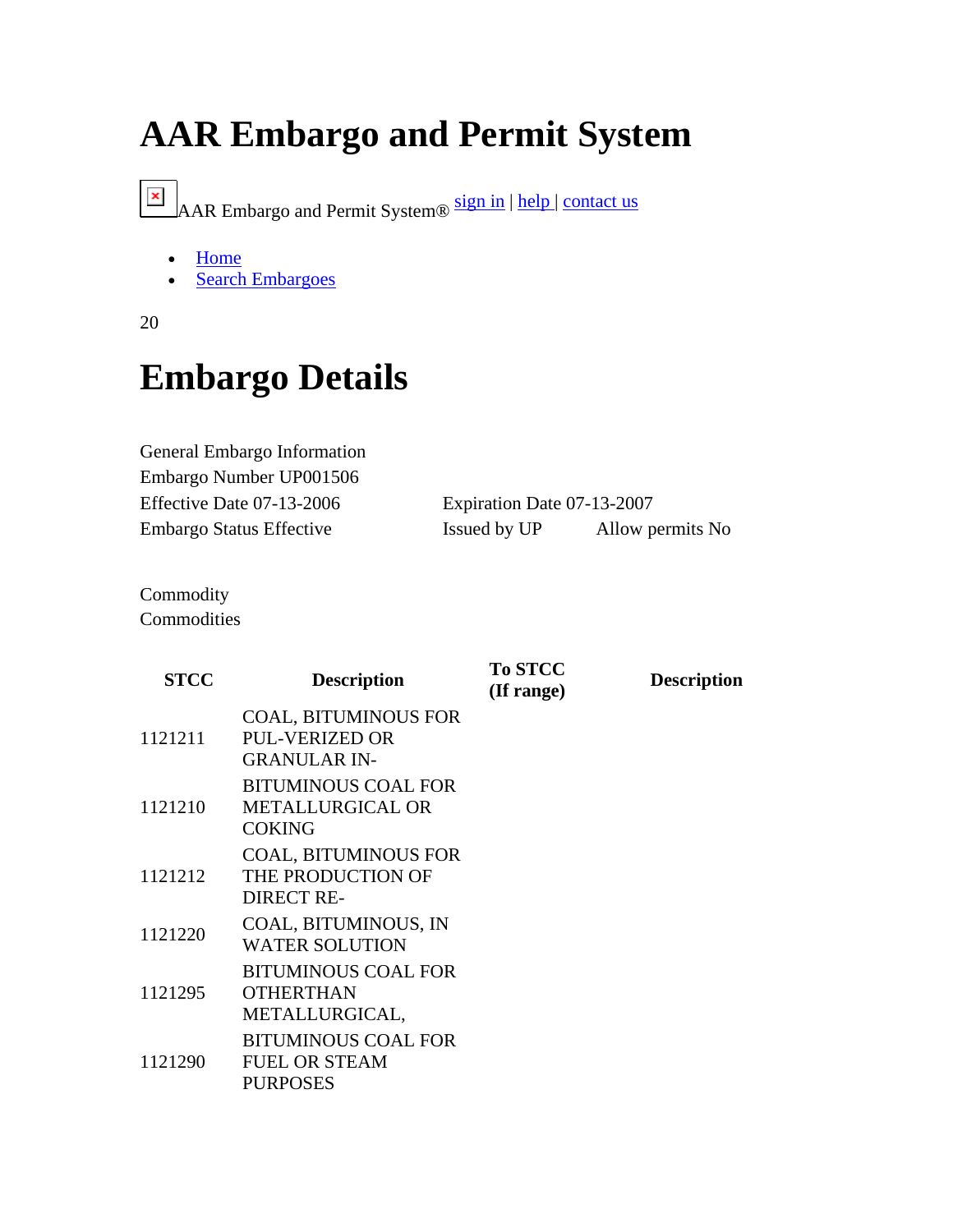Cause Cause Track Conditions

Geography

To/From/Via From Stations, To Stations FSACs

| <b>Roadmark FSAC</b> | <b>Station</b><br><b>Name</b>                         | <b>State/Province</b> |
|----------------------|-------------------------------------------------------|-----------------------|
| UP                   | $25065 \, \frac{\text{CABALLO}}{\text{MINE}}$         | <b>WY</b>             |
| <b>UP</b>            | <b>BLACK</b><br>25032 THUNDER WY<br><b>SOUTH</b>      |                       |
| UP                   | <b>JACOBS</b><br>25035 RANCH WY<br><b>MINE</b>        |                       |
| <b>UP</b>            | <b>COAL</b><br>25045 CREEK<br><b>MINE</b>             | WY                    |
| UP                   | $\frac{\text{BELLE}}{\text{AYR} \text{ MINE}}$        | WY                    |
| UP                   | <b>BLACK</b><br>25040 THUNDER WY<br><b>MINE</b>       |                       |
| UP                   | <b>CABALLO</b><br>25055 ROJO<br><b>MINE</b>           | WY                    |
| <b>UP</b>            | N<br>25025 ANTELOPE WY<br><b>MINE</b>                 |                       |
| <b>UP</b>            | 25050 CORDERO<br>MINE                                 | <b>WY</b>             |
| UP                   | $25022 \frac{\text{ANTELOPE}}{\text{MINE}} \text{WY}$ |                       |
|                      |                                                       |                       |

Equipment Clearance Code No Clearance Code

Waybill Parties